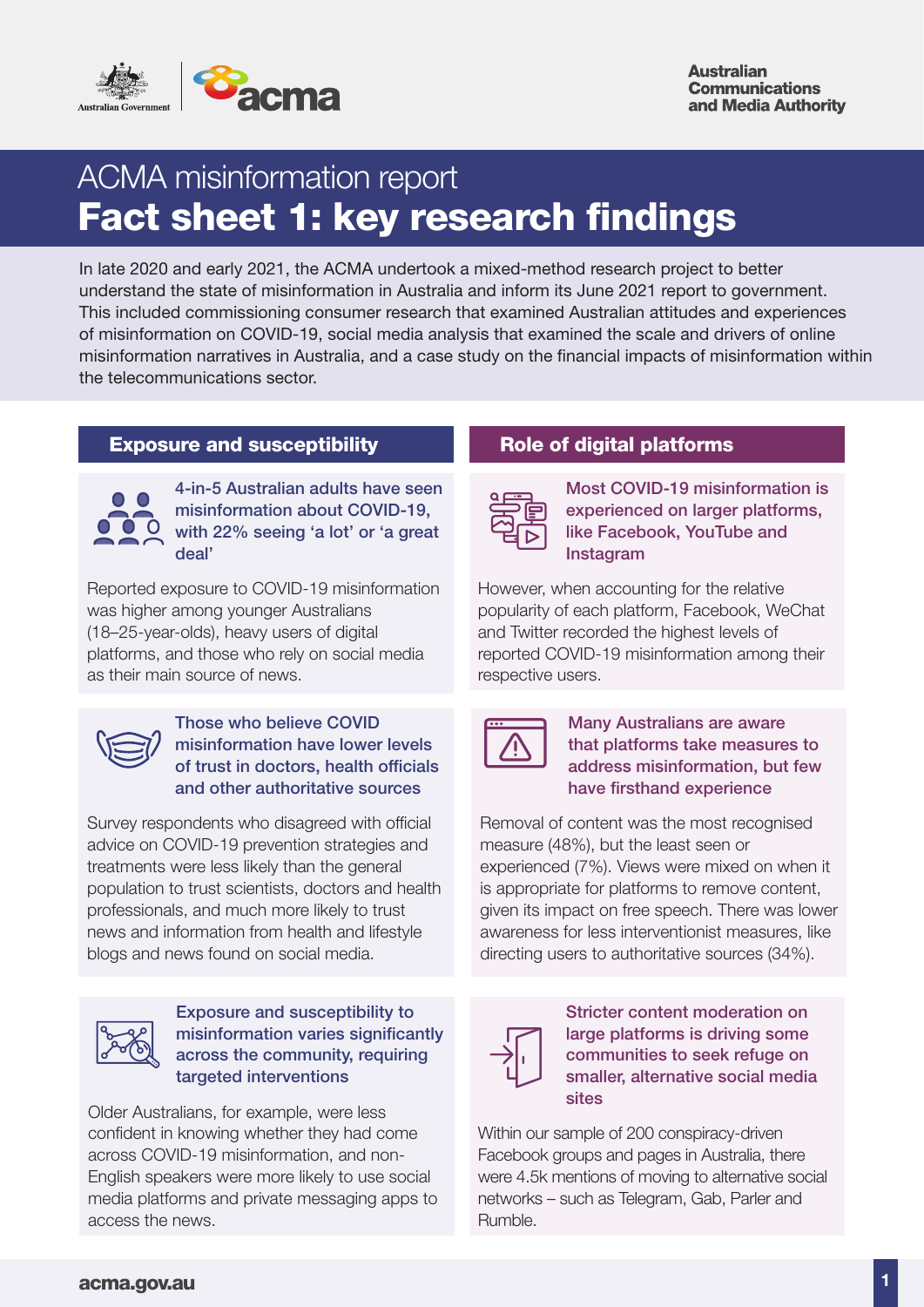## Sources and amplification **Impacts and harms**



A small number of celebrities, politicians and prominent influencers exert an outsized influence over COVID-19 misinformation narratives in Australia

Most online misinformation narratives originate from within small, insular communities. This content can quickly propagate via local and international super-spreaders, who appeal to wider audiences and attract broader media attention.



originate overseas but evolve or adapt to local audiences and domestic issues. The confluence of conspiracy theories around COVID-19 has created multiple paths to misinformation

QAnon was the most popular of the 4 COVIDrelated misinformation narratives examined, representing 31% of posts in our sample.

There was considerable overlap and increasing convergence between narratives, with many posts sharing a mix of anti-lockdown, antivaccine, anti-5G and QAnon sentiment.



Members of conspiracy-driven groups frequently share links to 'evidence' in support of misinformation narratives, including articles from mainstream news sources

Within our sample of Facebook groups, members frequently shared links to articles from mainstream Australian news sources, such as the ABC or Sky News, either to rebuke the reporting or to claim it provided 'proof' of a misinformation narrative. These groups also regularly shared links to alternative, less reliable online news sources, and YouTube videos, that supported their views.



Online misinformation narratives have resulted in a wide range of acute and chronic harms, including undermining public health efforts and eroding trust in democratic institutions over time

Examples include the #stopthesteal and Capitol riots in the US, and the propagation of anti-vaccine misinformation narratives within the Australian community. Between January and March 2021, following TGA approval of COVID-19 vaccines, there was significant growth in the number of Misinformation narratives often anti-vaccine posts in our sample.



Australian mobile carriers incur millions in unforeseen costs directly due to online misinformation

Based on the industry data we collected, the Australian mobile industry spent an estimated \$3.1m in 2019 and \$7.9m in 2020 as a direct result of misinformation about 5G or the harms of electromagnetic energy. The largest cost category was the repair or replacement of damaged property as a result of arson or vandalism attacks at mobile sites.



76% of Australians believe that platforms should be doing more to reduce the amount of false or misleading information people see online

Australians see the issue of misinformation to be one of joint responsibility – split between individual users (78%), platforms (76%), and government (58%). 44% believe misinformation is unavoidable and is just something we have to live with.